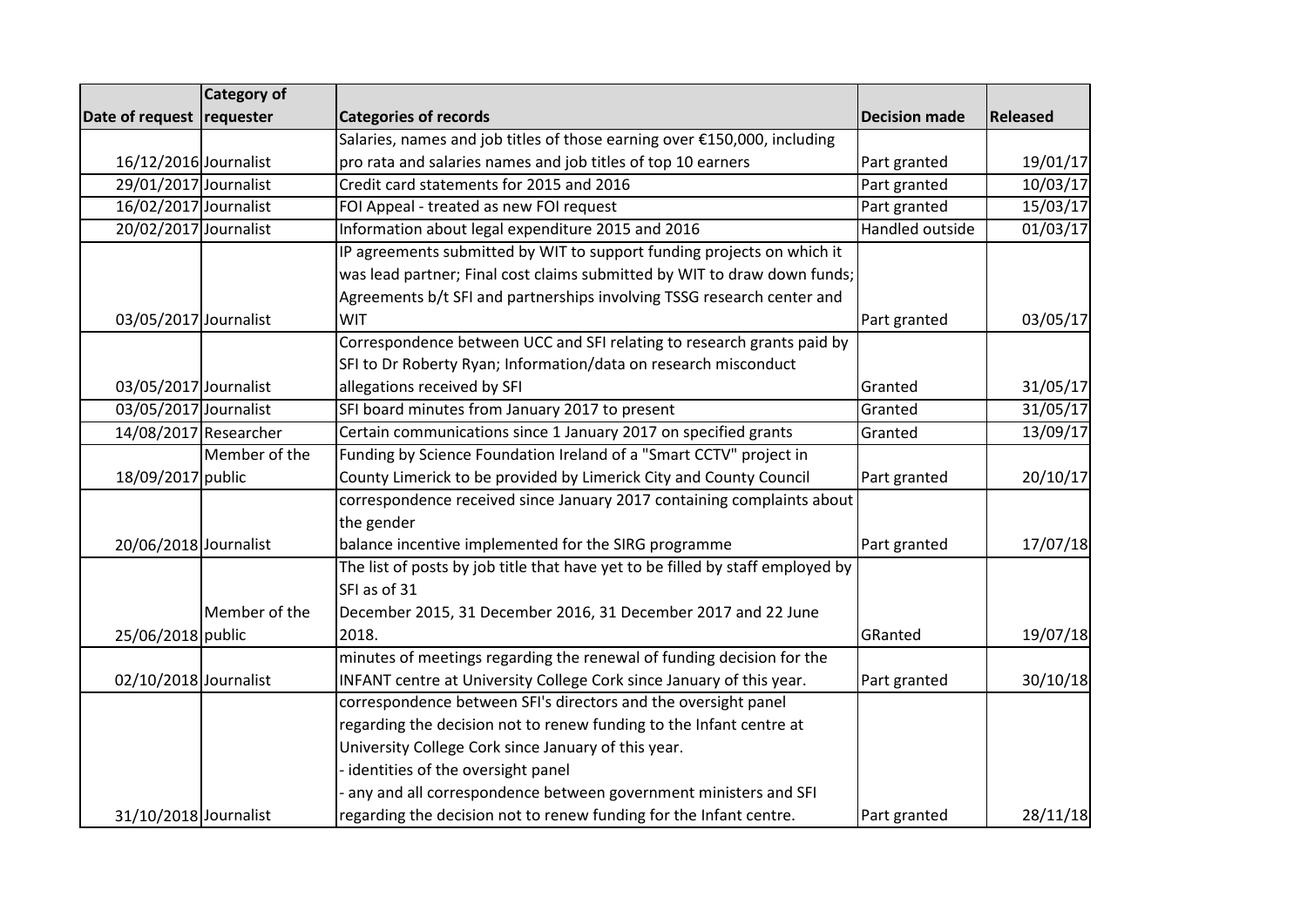|                           | Category of |                                                                             |                      |          |
|---------------------------|-------------|-----------------------------------------------------------------------------|----------------------|----------|
| Date of request requester |             | <b>Categories of records</b>                                                | <b>Decision made</b> | Released |
|                           |             | Application figures - all applications for SFI research funding broken down |                      |          |
| 31/10/2018 Journalist     |             | by gender and year since the agency was founded in 2003.                    | Part granted         | 28/11/18 |
|                           |             | 1) Based on the column names in the successful awards data at               |                      |          |
|                           |             | https://www.sfi.ie/about-us/governance/open-data/, you requested an         |                      |          |
|                           |             | Excel spreadsheet containing all available application records, with each   |                      |          |
|                           |             | application record containing the following seven columns:                  |                      |          |
|                           |             | a) Application Date                                                         |                      |          |
|                           |             | b) Programme Name                                                           |                      |          |
|                           |             | c) Research Body                                                            |                      |          |
|                           |             | d) Gender (of the corresponding "Lead Applicant" column from the data       |                      |          |
|                           |             | hosted at https://www.sfi.ie/about-us/governance/open-data/)                |                      |          |
|                           |             | e) Successful Application ("True" or "False")                               |                      |          |
|                           |             | f) Amount Requested                                                         |                      |          |
|                           |             | g) Amount Awarded (i.e. the "Revised Total Commitment (including            |                      |          |
|                           |             | overhead)" column from the data hosted at https://www.sfi.ie/about-         |                      |          |
|                           |             | us/governance/open-data/ - this will be zero in the case of unsuccessful    |                      |          |
| 11/12/2018 Journalist     |             | applications)                                                               | Part granted         | 24/01/19 |
|                           |             | 1. Any correspondence between the SFI and TCD, UCD and UCC in               |                      |          |
|                           |             | relation to scientific collaborations between them and Tsinghua and         |                      |          |
|                           |             | Southeast universities of China.                                            |                      |          |
|                           |             | 2. Documents which set out the application and approval process for SFI     |                      |          |
|                           |             | to approve funding for these collaborations.                                |                      |          |
|                           |             | As agreed, your request related to collaborations involving the National    |                      |          |
| 23/09/2019 Journalist     |             | Science Federation China 2016.                                              | Part granted         | 21/11/19 |
|                           |             | Details of the nomination and adjudication process for the 'St. Patrick's   |                      |          |
| 15/10/2019 Journalist     |             | Day Science Medal' which was awarded in March 2018.                         | Granted              | 05/12/19 |
|                           |             | a breakdown of roles covered by the FOI request for 2018 and 2019 (as of    |                      |          |
|                           |             | 31st October for each year), providing the categories of staff covered, the |                      |          |
|                           |             | numbers falling into each category during the relevant year, summary        |                      |          |
|                           |             | information about the roles, a sample of job descriptions and the           |                      |          |
| 28/10/2019 Journalist     |             | employing institutions.                                                     | Granted              | 21/11/19 |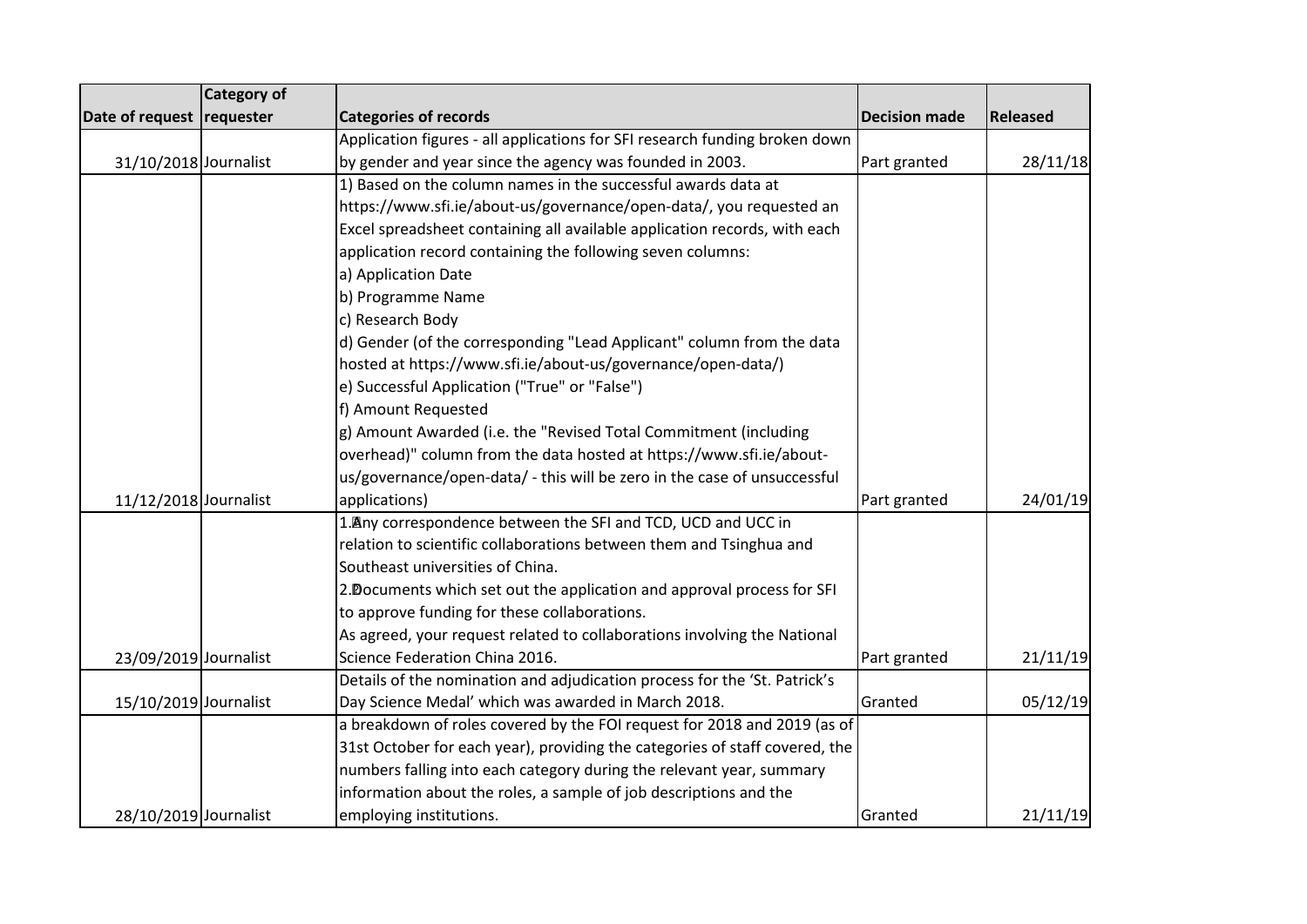|                           | <b>Category of</b> |                                                                               |                      |                 |
|---------------------------|--------------------|-------------------------------------------------------------------------------|----------------------|-----------------|
| Date of request requester |                    | <b>Categories of records</b>                                                  | <b>Decision made</b> | <b>Released</b> |
|                           |                    | the cost of all overseas travel undertaken by Prof                            |                      |                 |
|                           |                    | Mark Ferguson in the period since 1 January 2018 to date of receipt of        |                      |                 |
|                           |                    | this request. This material should be broken down according to trip with      |                      |                 |
|                           |                    | date/location/purpose of travel, flight costs, class of travel, hotel costs,  |                      |                 |
| 27/12/2019 Journalist     |                    | name of hotel, transport costs, entertainment costs, other costs.             | Granted              | 05/02/20        |
|                           |                    | minutes of all meetings held by the Science Foundation Ireland ("SFI")        |                      |                 |
| 13/01/2020 Journalist     |                    | Board in 2019                                                                 | Part granted         | 06/03/20        |
|                           |                    | copies of specified invoices/receipts associated with specified travel        |                      |                 |
| 03/03/2020 Journalist     |                    | undertaken by SFI Director General Mark Ferguson.                             | Part granted         | 03/06/20        |
|                           |                    | copies of the statements for credit cards held by SFI for the period 1 Jan    |                      |                 |
| 15/06/2020 Journalist     |                    | 2018 to date of receipt of your request                                       | Part granted         | 22/07/20        |
|                           |                    | All correspondence sent and received between the SFI director general         |                      |                 |
|                           |                    | and the Dep of Business secretary general, and/or Minister for Business,      |                      |                 |
| 18/06/2020 Journalist     |                    | between 1st January to 18th June 2020.                                        | Part granted         | 27/07/20        |
|                           |                    | A spreadsheet/database of all costs associated with the fit-out of SFI's      |                      |                 |
|                           |                    | new HQ broken down line item by line item.                                    |                      |                 |
|                           |                    | Measurements, plans, visual material which will assist in indicating the      |                      |                 |
|                           |                    | appearance of the DG office and the boardroom.                                |                      |                 |
|                           |                    | A list of and costs for all freestanding furniture, decorative items,         |                      |                 |
|                           |                    | electronic equipment, and art purchased for either of the above offices.      |                      |                 |
|                           |                    | the specification for the carpets, blinds, curtains, light fittings and so on |                      |                 |
| 02/08/2020 Journalist     |                    | for the above two offices.                                                    | Part granted         | 11/09/20        |
|                           |                    | Correspondence and documentation (sent during 2020) between Science           |                      |                 |
|                           |                    | Foundation Ireland and Genomics Medicine Ireland + Genuity Science            |                      |                 |
|                           |                    | Minutes from meetings (that took place during 2020) between Science           |                      |                 |
| 12/08/2020 Journalist     |                    | Foundation Ireland and Genomics Medicine Ireland + Genuity Science            | Part granted         | 21/09/20        |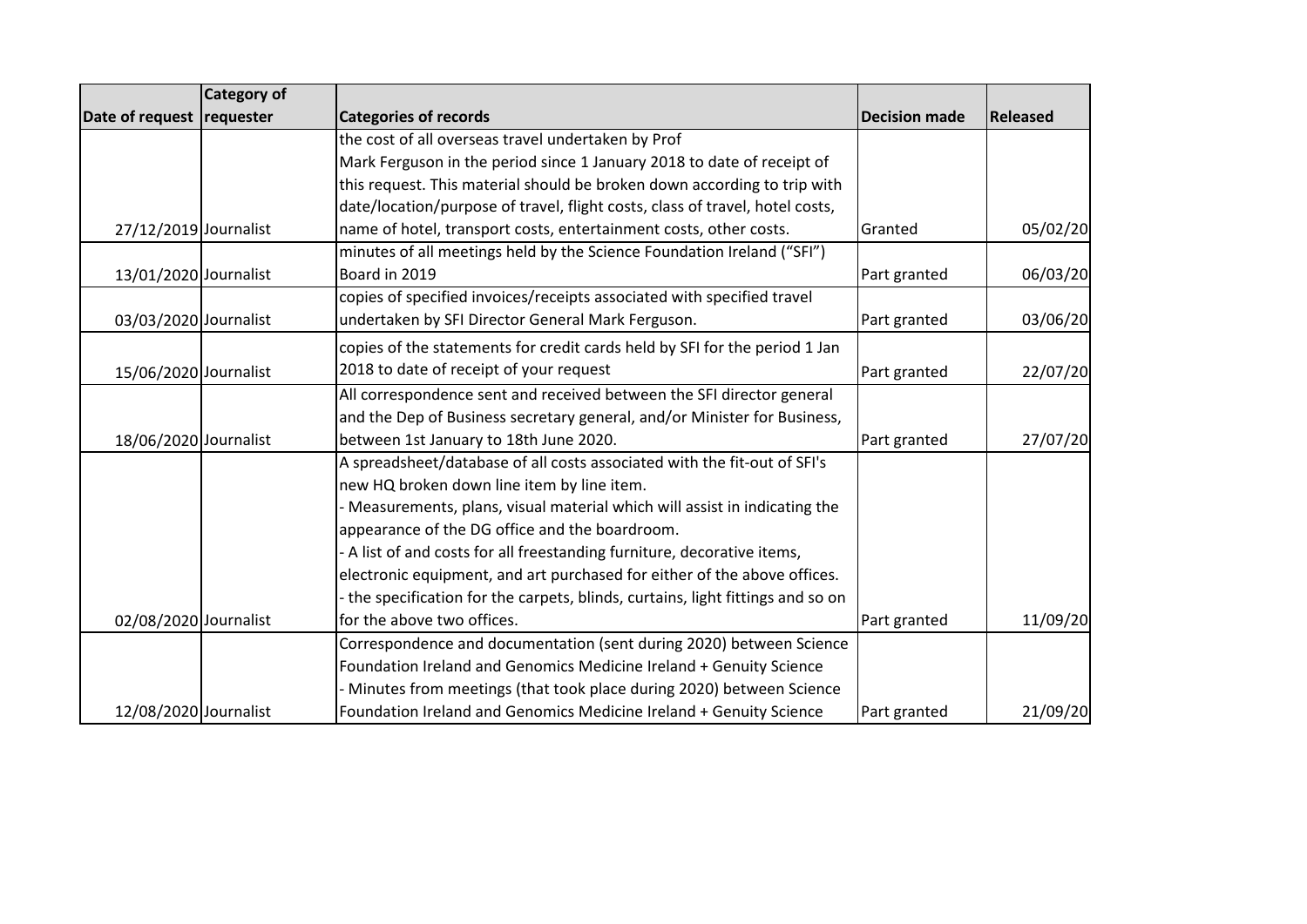|                           | Category of                   |                                                                                                                                                                                                                                                            |                      |          |
|---------------------------|-------------------------------|------------------------------------------------------------------------------------------------------------------------------------------------------------------------------------------------------------------------------------------------------------|----------------------|----------|
| Date of request requester |                               | <b>Categories of records</b>                                                                                                                                                                                                                               | <b>Decision made</b> | Released |
|                           |                               | in relation to internal competitions for promotion only, it is the practice                                                                                                                                                                                |                      |          |
|                           |                               | of the SFI to provide the following information to your staff (or individuals                                                                                                                                                                              |                      |          |
|                           |                               | on the competition panel) if requested to do so.                                                                                                                                                                                                           |                      |          |
|                           |                               | 1. The number of applicants for an internal promotion only competition.                                                                                                                                                                                    |                      |          |
|                           |                               | 2. The number of individuals who were placed on the shortlist or panel                                                                                                                                                                                     | Provided on          |          |
|                           |                               | for a specific post as per point 1.                                                                                                                                                                                                                        | adminstrative        |          |
|                           |                               | 3. If it is not the practice of SFI to provide the above information, please                                                                                                                                                                               | basis, outside of    |          |
|                           | 27/08/2020 Private individual | specify the reason(s).                                                                                                                                                                                                                                     | <b>FOI</b>           | 16/09/20 |
|                           |                               | Request whether the decision not to fund my recent Frontiers for the                                                                                                                                                                                       |                      |          |
|                           |                               | Future application (FFP/6637) was affected by your stated preferential                                                                                                                                                                                     |                      |          |
|                           |                               | treatment for female applicants. Specifically, I would like to know (a) how Replied on                                                                                                                                                                     |                      |          |
|                           |                               | many male applicants to the FFP Awards 2019 received a score of 4/5 and administrative                                                                                                                                                                     |                      |          |
|                           |                               | were deemed 'fundable' but were not funded, and (b) how many female                                                                                                                                                                                        | basis outside of     |          |
|                           | 02/09/2020 Private individual | applicants who received the same score were funded, versus not funded.                                                                                                                                                                                     | <b>FOI</b>           | 17/09/20 |
|                           |                               | (a) Bow many male applicants to the FFP Awards 2019 received a score<br>of 4 (out of a possible total of 5) and were deemed 'fundable' but were<br>not funded. How many male applicants to the same scheme receiving a<br>score of 4 out of 5 were funded? |                      |          |
|                           |                               | (b) Bow many female applicants to the FFP Awards 2019 who received a<br>score of 4 (out of a possible total of 5) and ranked fundable were funded,<br>versus not funded?                                                                                   |                      |          |
|                           |                               | (c) Mombere was my application (FFP/6637) ranked in the overall ranking                                                                                                                                                                                    |                      |          |
|                           |                               | (e.g. 10th, 11th place?) and what was the lowest ranked application that<br>was funded?                                                                                                                                                                    |                      |          |
|                           |                               | anonymous information sought that does not reveal applicant names                                                                                                                                                                                          |                      |          |
|                           |                               | (save for requester's own name in relation to the ranking information                                                                                                                                                                                      |                      |          |
|                           | 30/09/2020 Private individual | requested) or breach applicant confidentiality.                                                                                                                                                                                                            | part granted         | 30/10/20 |